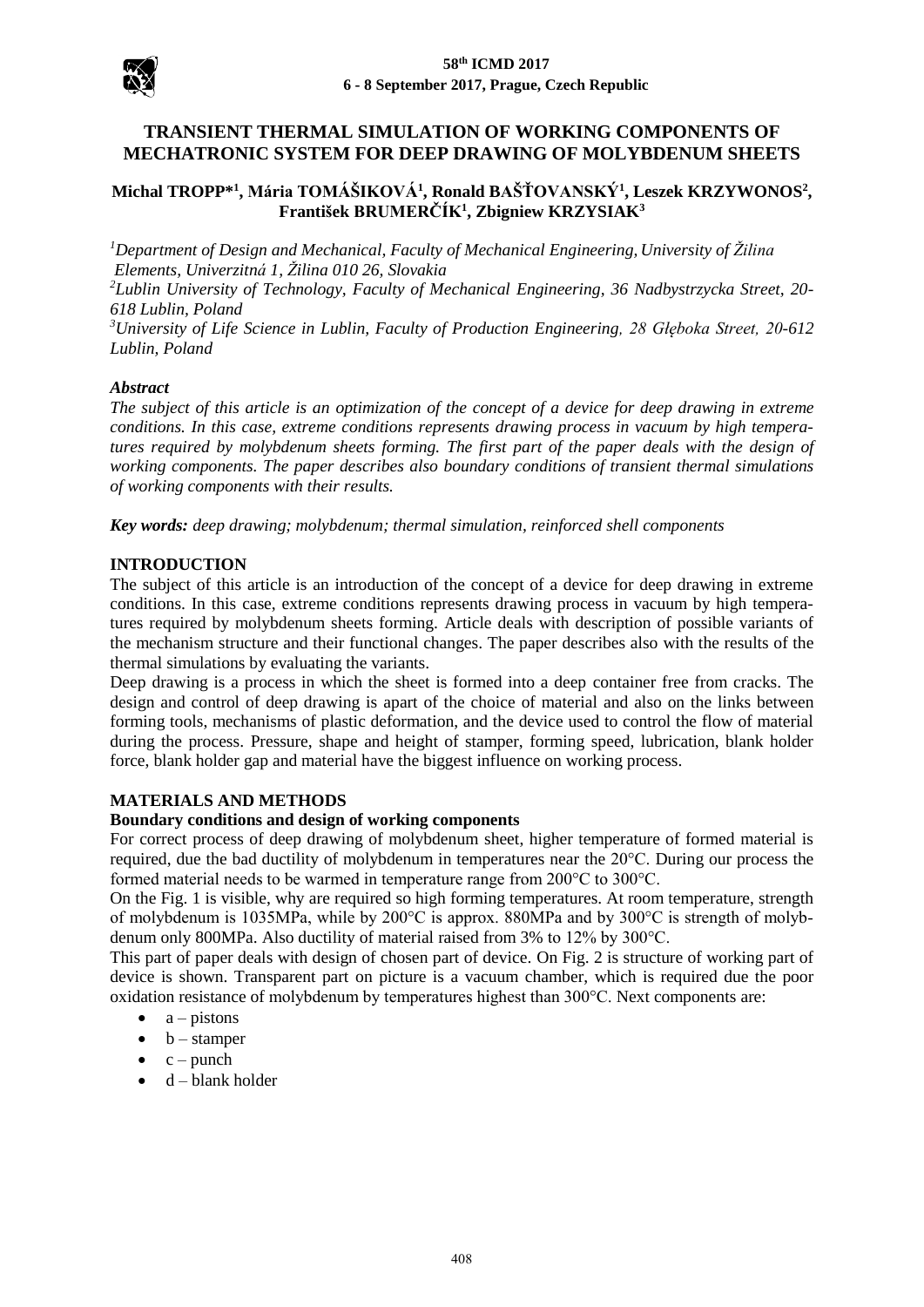

# **58th ICMD 2017 6 - 8 September 2017, Prague, Czech Republic**

Rm/T dependency 1200 1000  $y = -0.852x + 1053.3$ 800  $R^2 = 0.9995$ Stress [MPa] 600  $-$  Stress Linear (Stress) 400 200  $\mathbf 0$ 600  $\pmb{0}$ 200 400 800 1000 Temperature [°C]

**Fig. 1** Graph of Rm/T dependency of molybdenum



**Fig. 2** Structure of working part of mechatronic system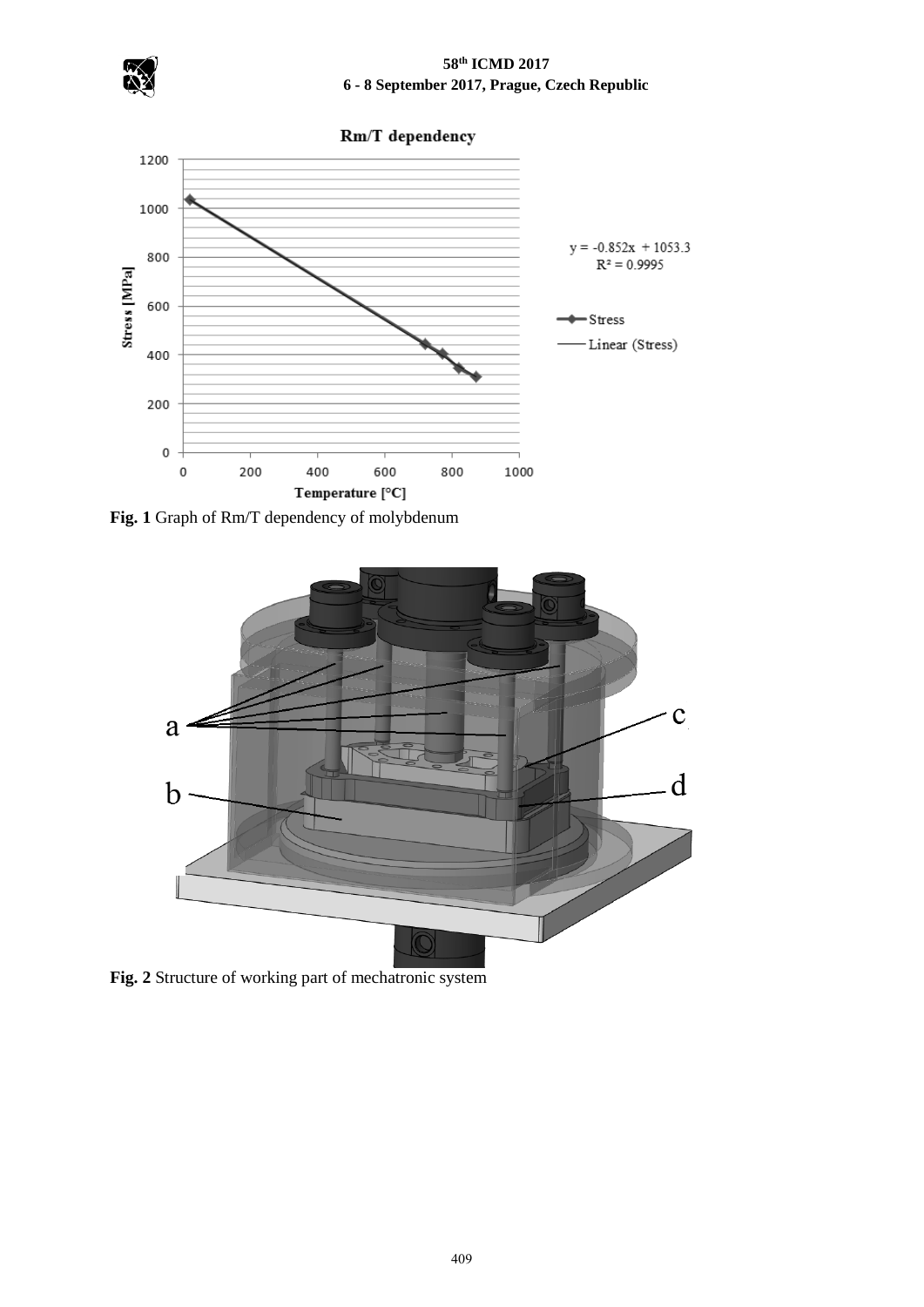



**Fig. 3** 3D CAD model of molybdenum sheet shaped into the finally form

Picture number 3 shows finally shape of the product. Next very necessary step in design on this mechatronic system is thermal simulation of components which are the part of working process. The most thermally stressed parts of device are punch and stamper. Simulation starts with basic models of components. Whole evolution of components shapes is possible to see on next picture.



**Fig. 4** Changes of shape and mass of punch

Process of optimization of punch and stamper was based on lightening of component (Fig. 4). The very first model of punch (a) was made only with drilled holes for piston and four heaters. The second model (b) has drilled more holes and also milled two more holes near the central area of unloaded part of component and at the end third model of punch was milled and drilled such like second one, but edges of punch was also removed.



**Fig. 5** Changes of structure of stamper

By lighten of stamper, other principle was used (Fig. 5). First model (a) was only a solid geometry without some structure. The second model (b) was lightening by using a simply pattern of square shaped holes. The last model (c) of stamper was made as a shell which is reinforced by honeycomb structure. This structure is light and sufficiently strong in one axis of strain.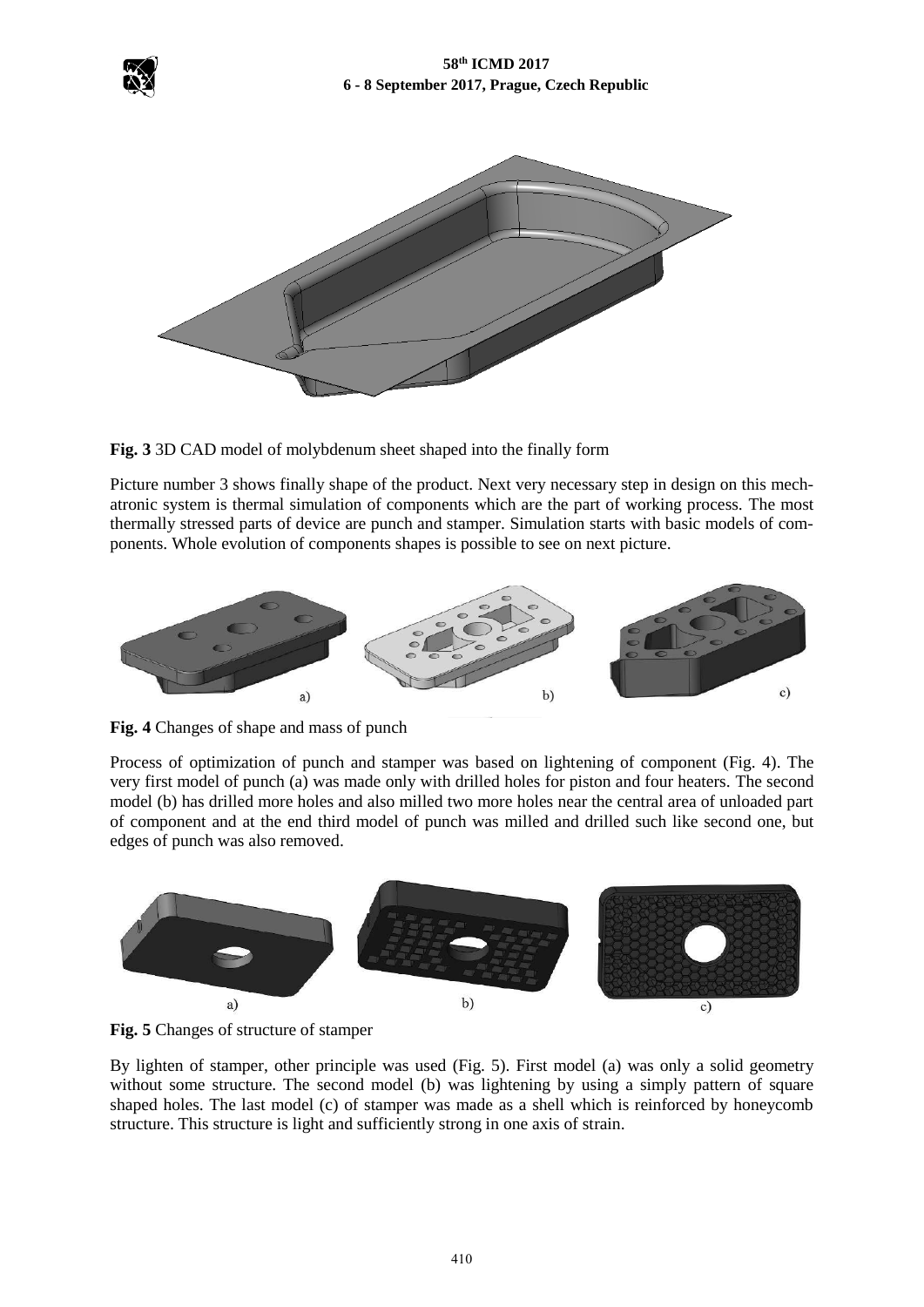### **58th ICMD 2017 6 - 8 September 2017, Prague, Czech Republic**



#### **RESULTS AND DISCUSSION**

#### **Process and results of simulations**

This part of paper describes transient thermal simulations. In this case was there a four simulations in which every fall had a different configuration of stamper and punch. The aim of those calculations was an influence of mass loss of working component of the pre-process temperature of molybdenum sheet. All components was during the simulation in heating position, which means that blank holder, stamper and punch was in the contact with an undistorted plate of molybdenum sheet. Heating power was specified on  $6000W.s^{-1}$  and duration of simulation was 1800s.

Of course all components near the source of heat was influenced by high temperatures, but for deep drawing process more is important the temperature of forming material. That is, why in the following results, temperatures of components are ignored.

On the Fig.6 we can see a result of simulations. Each simulation had the same heating power and duration. On Y-axis represents the temperature of material and on X-axis time of simulation. For the first simulation were used punch and stamper the both in the a) variants. Maximal temperature of molybdenum sheet on the end of the simulation was 322.59°C. This temperature was then set as the reference temperature. The gradient of temperature is shown on upper left side of Fig. 6.

Second simulation was made with punch of b) type, with a) stamper. Result of simulation – upper left side of the same picture, 272,54°C. Althought the mass of the working components was lower then in first simulation, finally temperature was lower then before. That was caused by different pattern of sources of heat, which ca be considered as a mistake in simulation process.

Third simulation represents b) type punch and b) type stamper. Pattern of heating devices was returned to the first layout. That causes better comparative ability of results. The results of simulation, shows on the left bottom side of Fig.6, that the highest temperature of foming material before process is 358,74°C. Now is visible, that a mass loss brings a positive outcome.

In the last simulation was used c) model of punch with c) model of reinforced shell model of stamper.



**Fig. 6** Gradients of temperature in simulations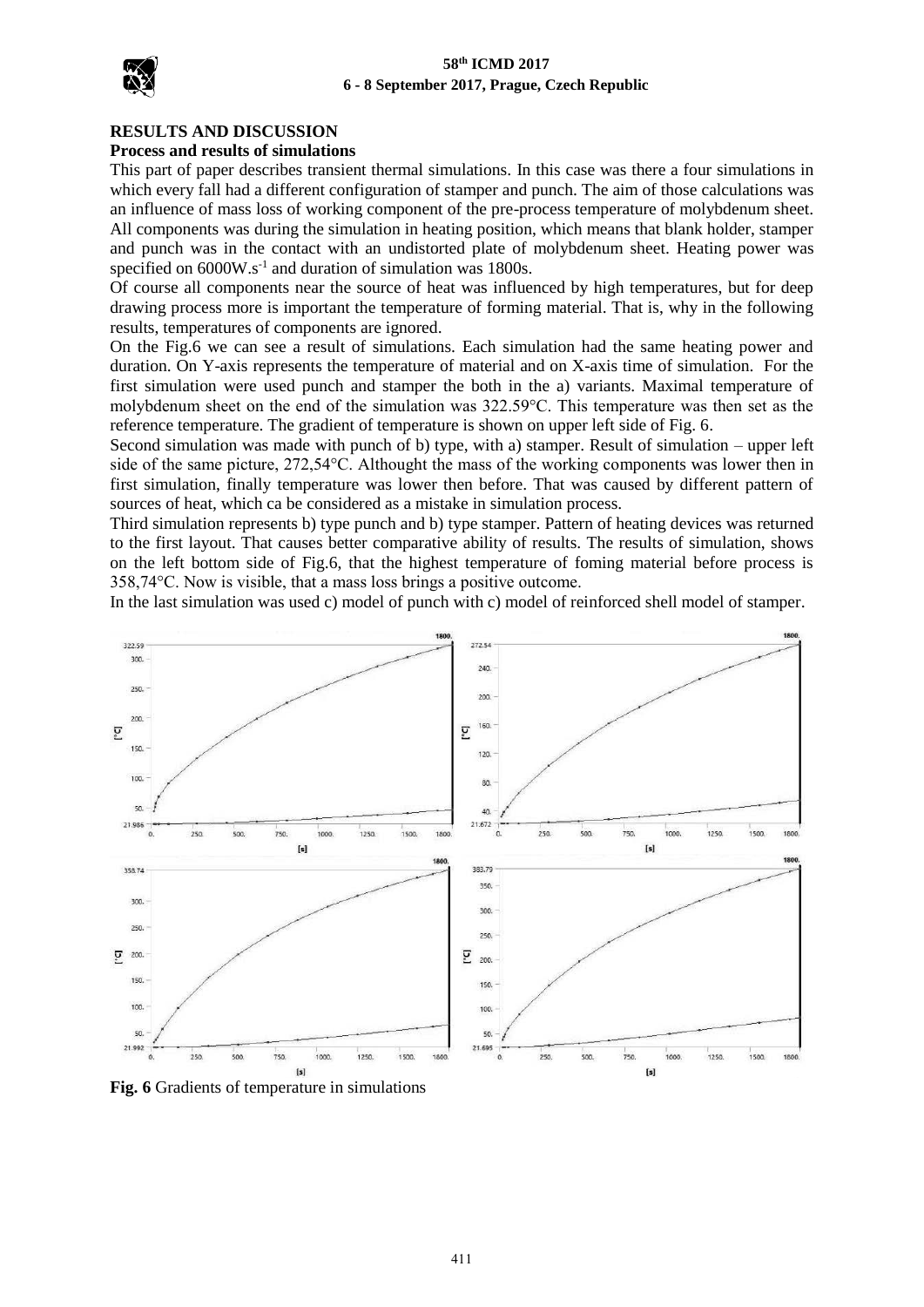

## **58th ICMD 2017 6 - 8 September 2017, Prague, Czech Republic**

### **CONCLUSIONS**

Universal method for transient thermal simulation of mechatronic system for deed drawing in extreme conditions was determined. The estimation can be based only on dimensions and type of working material. This procedure can be useful when the temperature of working material is specified and temperatures of working component are required.

## **ACKNOWLEDGMENT**

This paper presents results of work supported by the Slovak Scientific Grant Agency of the Slovak Republic under the project No. VEGA 1/0077/15.

# **REFERENCES**

- 1. Arab. N., Nazaryan E. A., Arakelyan M.: Investigation to production molybdenum container to growth single crystals by deep drawing process. International Journal of Mechanical and Materials Engineering (IJMME), Vol. 5 (2010), No. 1, 116-122.
- 2. Brumercik F., Brumercikova E., Bukova B.: Mechatronic and Transport System Simulation. Applied mechanics and materials, Vol. 803 (2015), pp. 201-206.
- 3. Faturik L., Trsko L., Hrcek S., Bokuvka O.: Comparison of structural design in high and ultra-high cycle fatigue regions. Transactions of FAMENA, Vol. 38, No. 4 (2014), pp. 1- 12.
- 4. Cheng J., Nemat-Nasser S., Guo W.: A unified constitutive model for strain-rate and temperature dependent behavior of molybdenum. Mechanics of materials 33 (2001) 603-616.
- 5. Kołtunowicz T. N., Zukowski P., Sidorenko J., Bayev V., Fedotova J. A., Opielak M., Marczuk A.: Ferromagnetic resonance spectroscopy of CoFeZr-Al2O3 granular films containing "FeCo core – oxide shell" nanoparticles. Journal of Magnetism and Magnetic Materials, 421 (2017) 98–102.
- 6. Krolczyk G. M., Nieslony P., Krolczyk J. B., Samardzic I., legutko S., Hloch S., Barrans S., Maruda R. W.: Influence of argon pollution on the weld surface morphology. Measurement 70 (2015) 203-213.
- 7. Krolczyk J. B., Gapinski B., Krolczyk G. M., Samardzic I., Maruda R. W., Soucek K., Legutko S., Nieslony P., Javadi Y., Stas L.: Topographic inspection as a method of weld joint diagnostic. Technical Gazette 23, 1(2016), 301-306.
- 8. Martikan, M., Brumercik F., Bastovansky R.: Development of Mechatronic Deformation System. Applied mechanics and materials, Vol. 803 (2015), pp. 173-178.
- 9. Meng B., Wan M., Wu X., Zhou Y, Chang Ch.: Constitutive modeling for hightemperature tensile deformation behavior of pure molybdenum considering strain effects. journal of refractory metals and hard materials 45 (2014) 41-47.
- 10. Meng B., Wan M., Wu X., Zhou Y.: Development of thermal deep drawing system with vacuum environment for difficult-todeformation materials. Trans. Nonferrous Met. Soc. China. 22 (2012), pp. 254−260.
- 11. Meng B., Fu W. M., Wan M.: Drawability and frictional behavior of pure molybdenum sheet in deep-drawing process at elevated temperature. Journal of advanced manufacturing technology, 78 (2015) 1005-1014.
- 12. Rudawska A.: Influence of the thickness of joined elements on lap length of aluminium alloy sheet bonded joints. Advances in Science and Technology Research Journal, Volume 9, No. 27, 2015, 35–44.
- 13. Sawicki B., Miaskowski A.: Nonlinear higher-order transient solver for magnetic fluid hyperthermia. Journal of Computational and Applied Mathematics, 270 (2014) 143–151.
- 14. Swić, A., Draczew, A., Gola, A.: Technology of heat treating-straightening of long shafts with low rigidity. Advances in science and technology-research journal 2016, Vol. 10 Is. 31 pp. 207-214
- 15. Swić, A., Draczew, A., Gola, A.: Method of achieving accuracy of thermo-mechanical treatment of low-rigidity shafts. Advances in science and technology-research journal, 2016 Vol. 10 Is. 29 pp. 62-70.
- 16. Walczak M., Pieniak D., Zwierzchowski M. The tribological characteristics of SiC particle reinforced aluminium composites. Archives of Civil and Mechanical Engineering, 15(1), 2015, 116–123.
- 17. Walczak M., Zwierzchowski M., Bieniaś J., Caban J.: The tribological characteristics of